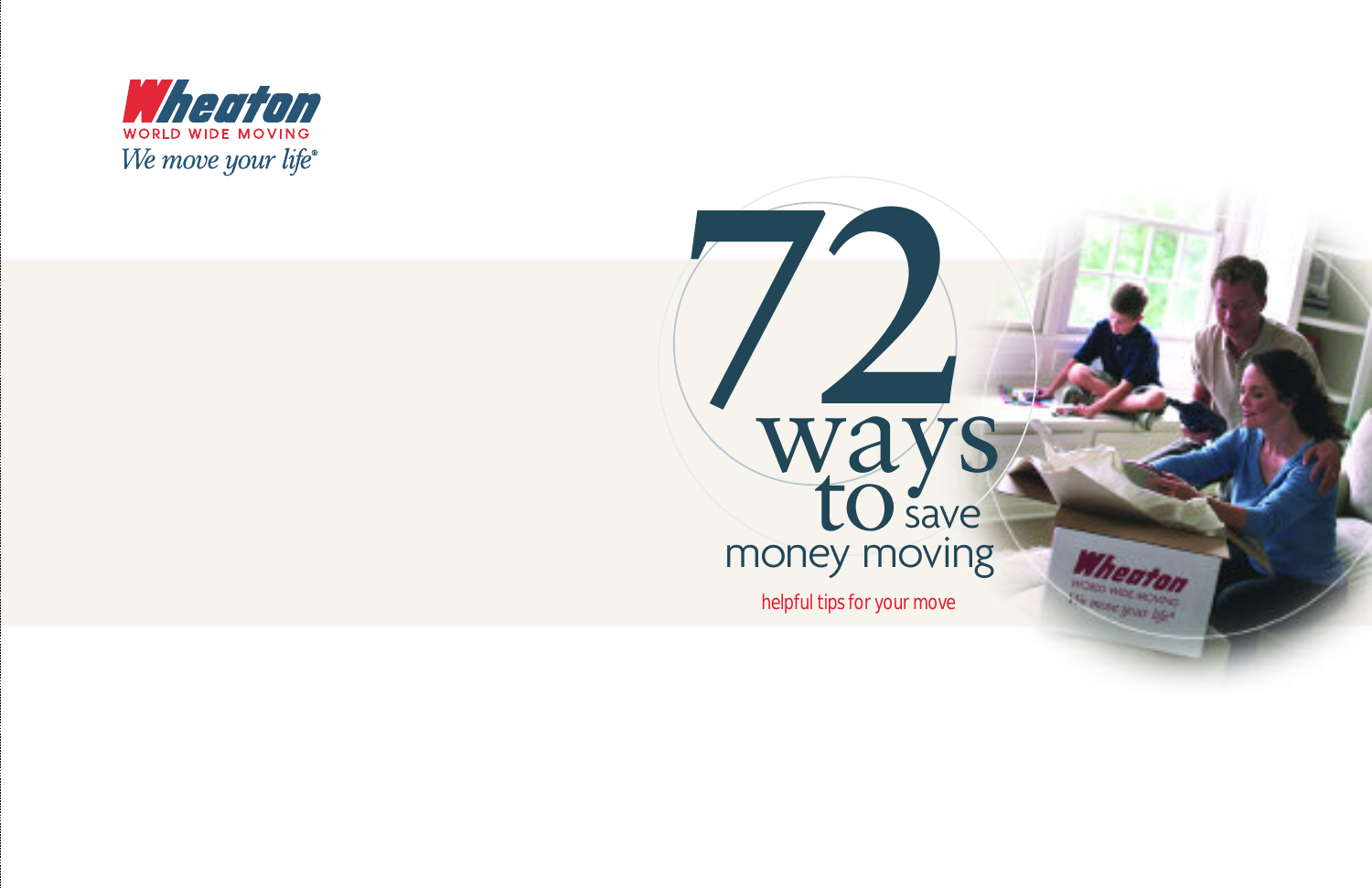#### **Relocating is hard. Saving money is easy.**

Wheaton World Wide Moving makes it easy to *move your life*.

It doesn't matter whether you're moving into a five-story mansion or an apartment on the fifth floor, relocation comes with more than its share of expense. Extra costs are the last thing you need — on top of the stress and anxiety caused by moving. Wheaton wants to help ease the burden a bit by offering you tried and true suggestions for minimizing your moving costs.

The bottom line is simple: The more stuff you move, the more it'll cost you. On long distance moves, the main cost factors are weight and distance, while local moves are calculated by handling time and added services, like packing.

This pamphlet suggests some creative approaches to your upcoming move and ways to cut weight and cost.

If you don't find what you're looking for here, you can also browse **www.wheatonworldwide.com** for more tips on packing, what not to pack, a move calendar as well as video vignettes that will give you a better idea of what to do and how to do it when preparing for a move.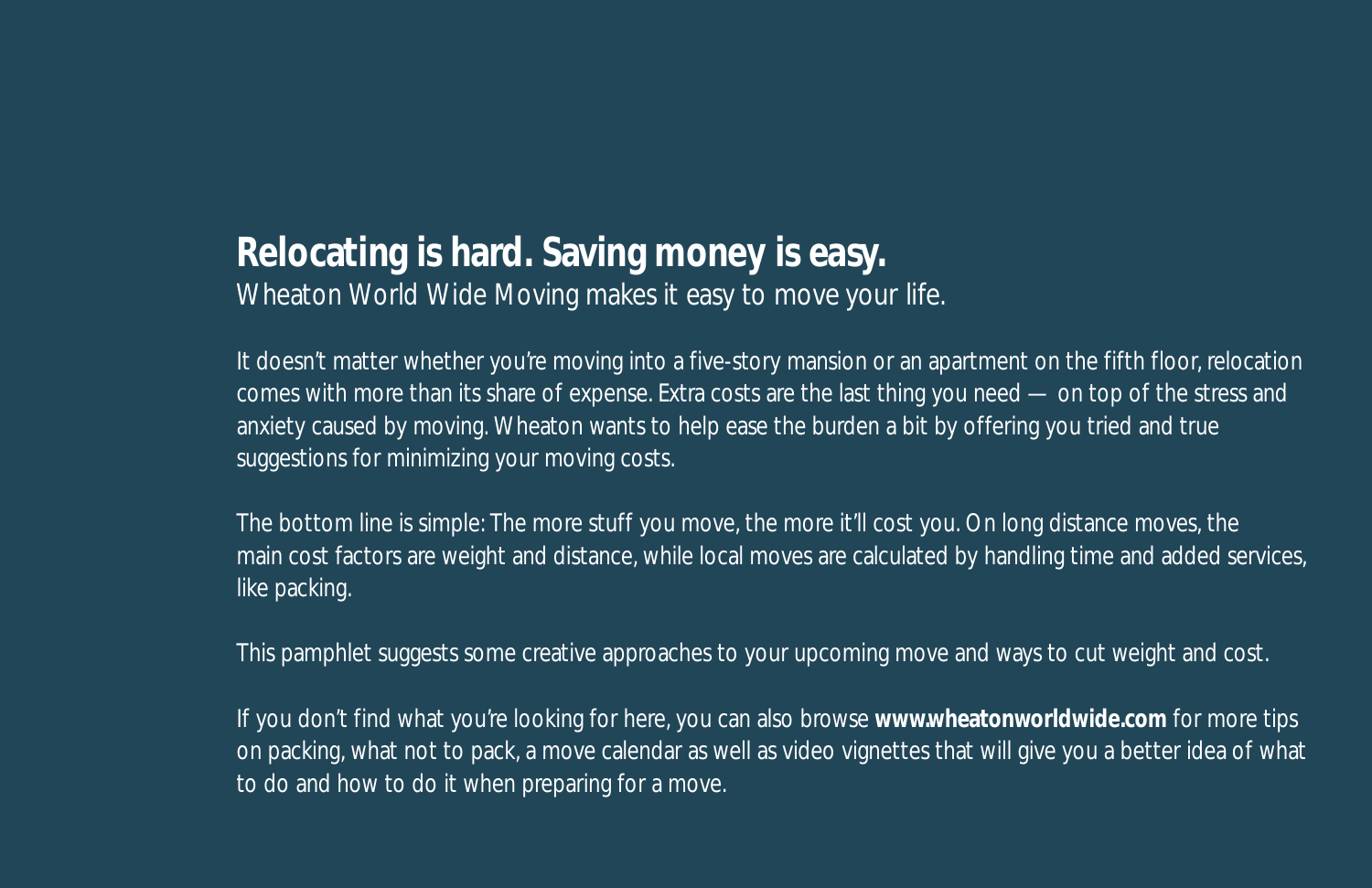## eliminate rather than relocate

**The floor plan.** If possible, get a floor plan of your future residence, or make one to scale on graph paper. Try to fit your furniture in the mock up. If it won't fit on paper, it won't fit when you arrive. That means you'll have to make other arrangements.

- **2. Color-coordinate your move.** If the sofa just won't match, don't move it. Often you can replace appliances or furniture more cost effectively than you can move or reupholster them.
- **3. Ignore the "I might need it someday" syndrome.** Don't move the riding mower to an apartment. Part with tools you won't use. And remember, junk is junk — you don't need a furnished attic.
- **4. Book learning.** Condense your library as much as possible and then investigate the cost of mailing treasured volumes compared to the cost of moving them. The special postage rate for books might save you money.
- **5. Plan for plants.** Check with your mover. It's illegal to bring plants into many states. And, even if it is possible, it may not be sensible.
- **6. It's not dirt cheap.** If you're determined to take your huge outdoor planters, fill them with miscellaneous items instead of dirt. Same goes for the sandbox. There will be dirt and sand where you're going.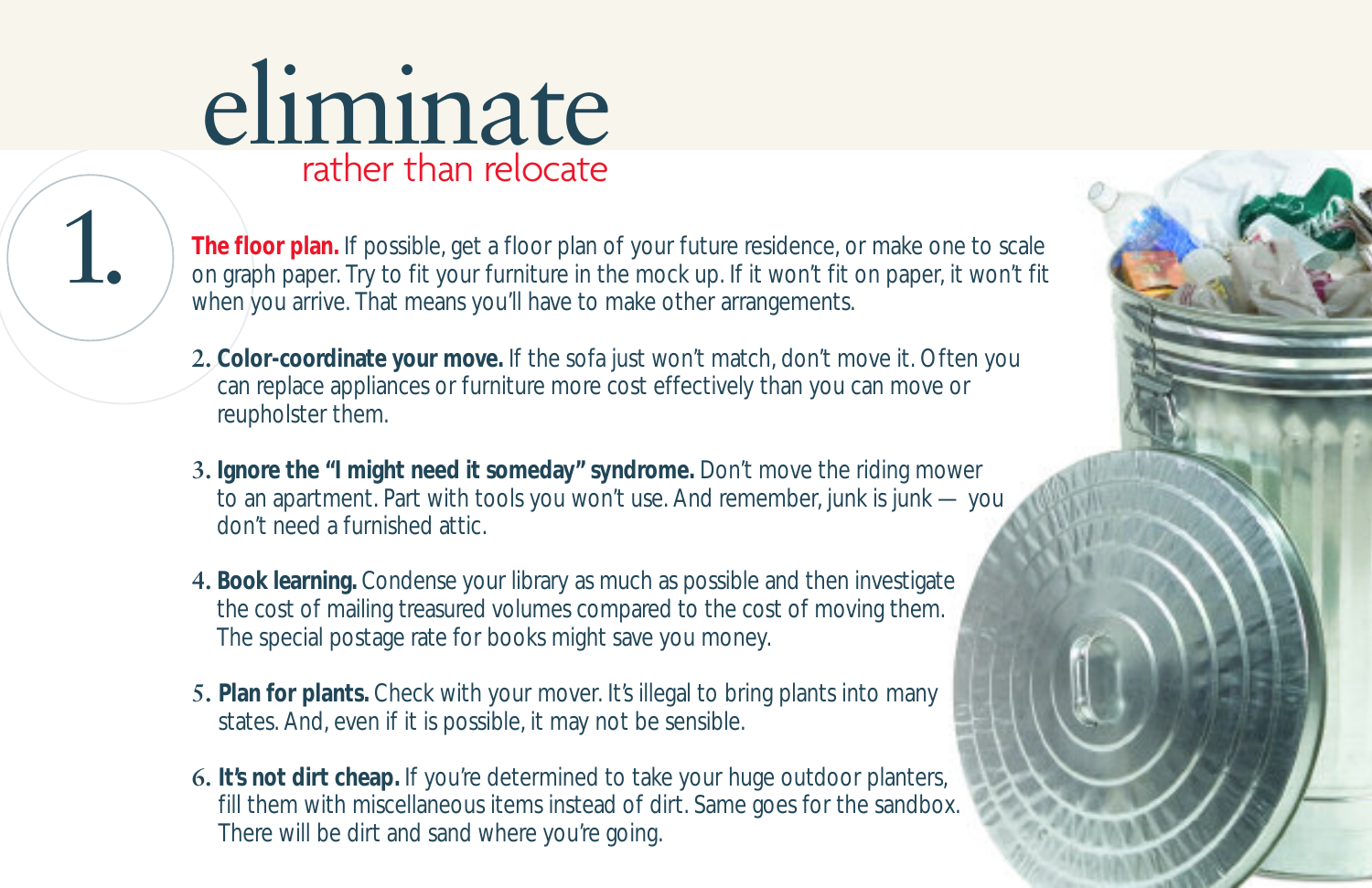**7. The shirt off your back.** While one dress or one suit doesn't weigh much, the average full wardrobe carton weighs 75 pounds. So, if you're never going to wear it, don't move it.<br>Contact your local Goodwill agency and m wardrobe carton weighs 75 pounds. So, if you're never going to wear it, don't move it. Contact your local Goodwill agency and make a donation — there may be tax benefits.

- **8. The sound of money.** Hundreds of CDs and DVDs can make for a heavy box. Go through your collection and eliminate DVDs that you'll no longer use. Sell the rest for cash.
- **9. The kids' toys.** Now's the time to clean out the toy box. If the kids are old enough, give them incentive. Let them stage their own garage sale and keep the profits to buy something special — after you've moved.
- **10. Your toys.** If your treadmill hasn't gone a mile in months, moving it won't help. Consider selling weight-lifting equipment and replacing it at your destination. Remember, weight equals cost. Sell any hobby equipment you no longer enjoy.
- **11. Food for thought.** Frozen foods cannot be shipped, so eat up. Consume canned goods and food staples, and don't replenish them. Plan menus to make the most of what you have. Be sure to empty your refrigerator completely and clean thoroughly to prevent odor problems.
- **12. Handyman heavies.** The workshop is a storehouse of bulky, heavy items. Evaluate them carefully — from the workbench to the tools. It might be advantageous to replace them when you get to your new home.

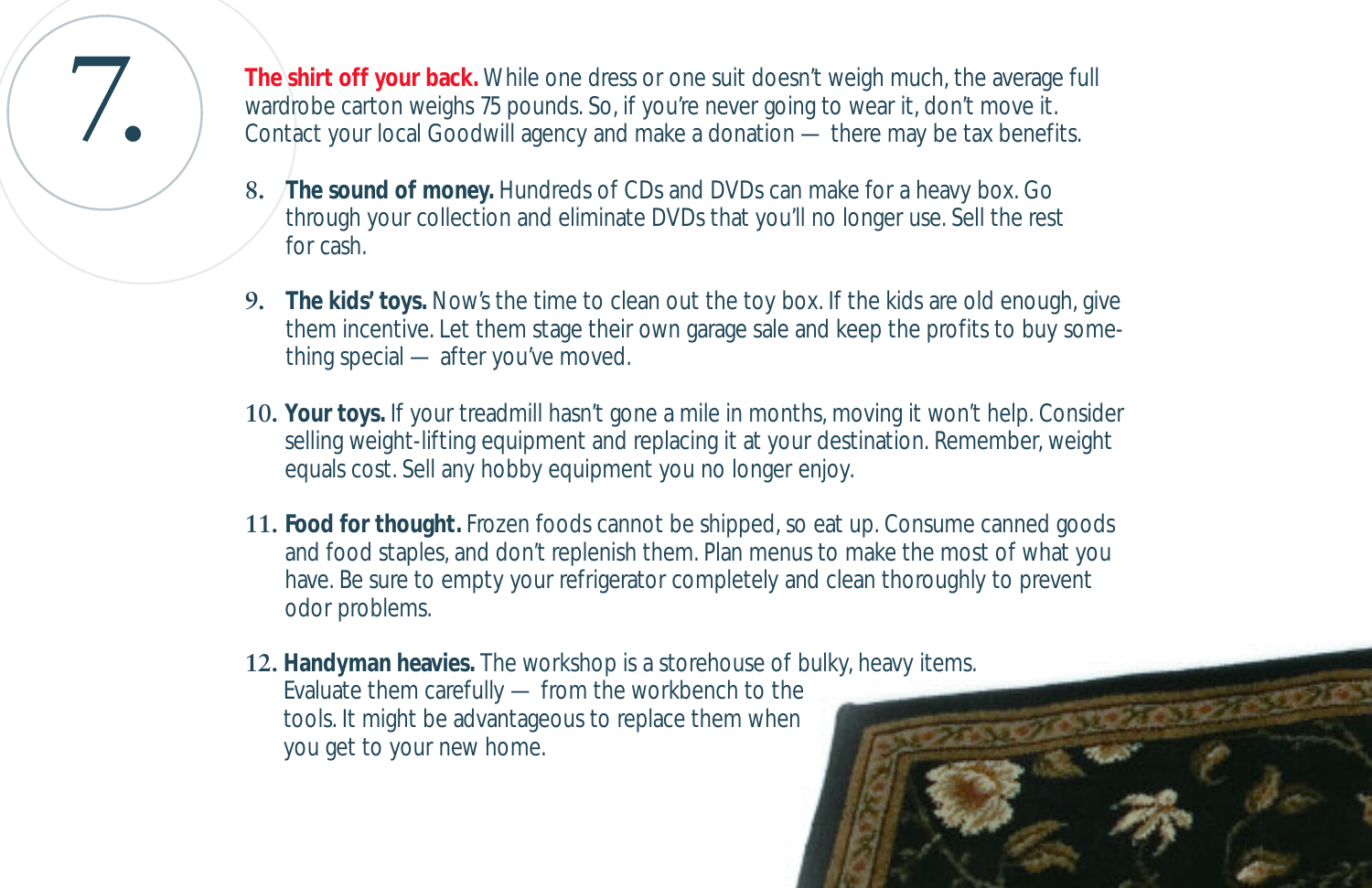- **13. Rugs.** Unless they're valuable, or you're sure they'll fit and flatter your new residence, get them out from underfoot.
- **14. The swing set.** You'll probably come out ahead if you replace it rather than move it.
- **15. Firewood.** Burn your firewood prior to your move. Sell or give remaining wood to friends or neighbors. Don't move it, especially if your new home doesn't have a fireplace.
- **16. Cue clues.** A pool table requires extra costs and special handling. To save money, your best shot might be to sell it and then replace it at your new destination.
- **17. Musical notes.** Pianos and organs also require special handling and should be tuned after a move. If they're an enjoyable part of your lifestyle, move them. If your furniture is just impressive trimming, you might want to trim your moving cost.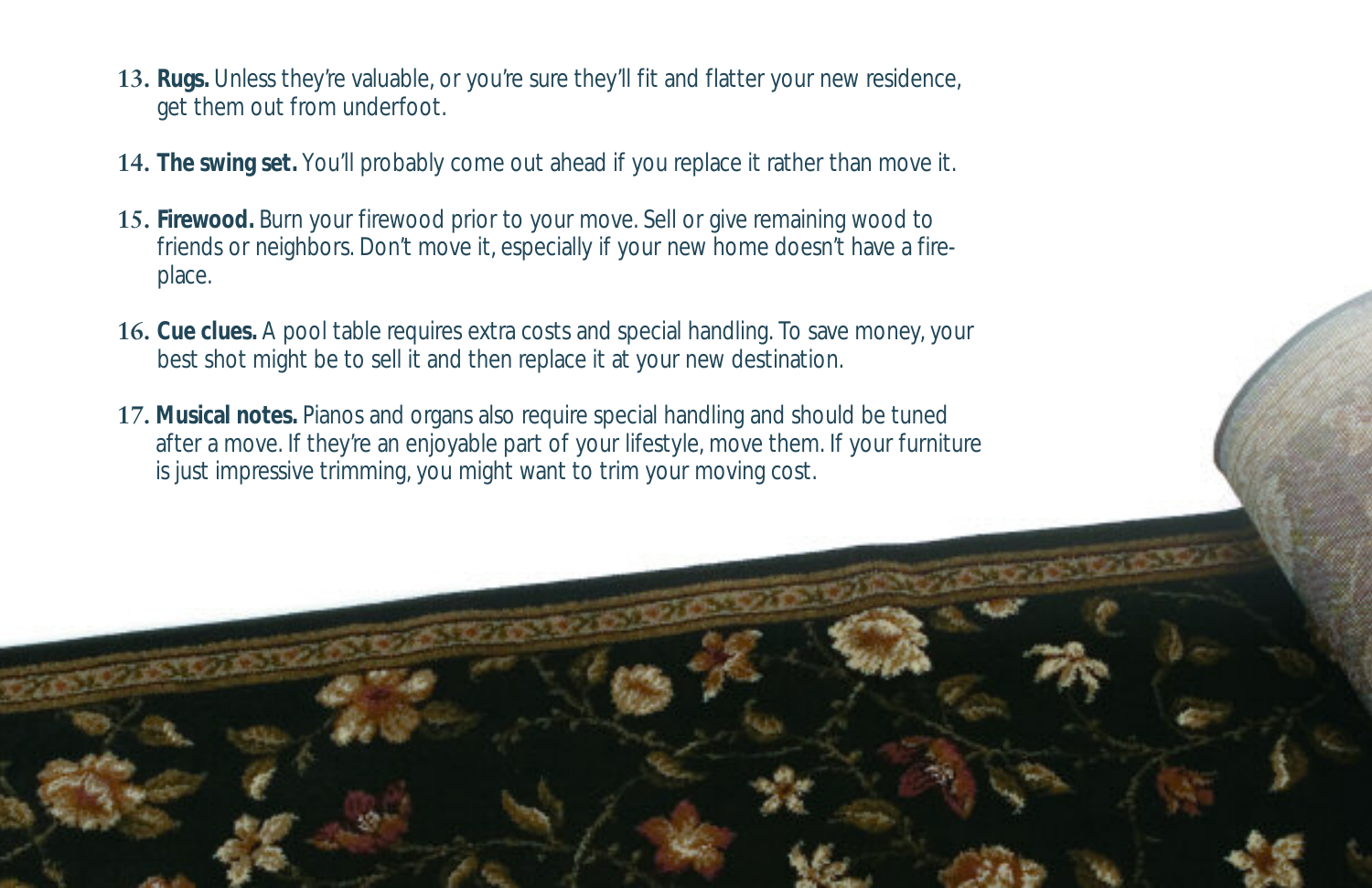- **18. Bah humbug.** Be Scrooge when it comes to special holiday decorations. Don't move what you can't or won't use.
- **19. Don't be fuelish.** Do not under any conditions move flammable items; it's illegal. Empty fuel from the lawnmower, power tools or kerosene lamps. You can't take paints, bleach, cleaning fluids, lighter fluids, matches, ammunition or any other type of combustible. Check the kids' chemistry set. Propane tanks cannot be loaded into a moving van. If you have doubts, don't take it. Better safe than sorry. For a



complete list of moving "violations," take a look at our *What Not To Pack* brochure.

**20. Can your aerosol cans.** A seemingly innocent can of aerosol hairspray can explode and endanger your whole shipment. Eliminate all aerosol cans hairsprays, shaving creams, deodorants, household cleaners, insecticides, tarnish removers, car cleaners and others. For a complete list of moving "violations," take a look at our *What Not To Pack* brochure.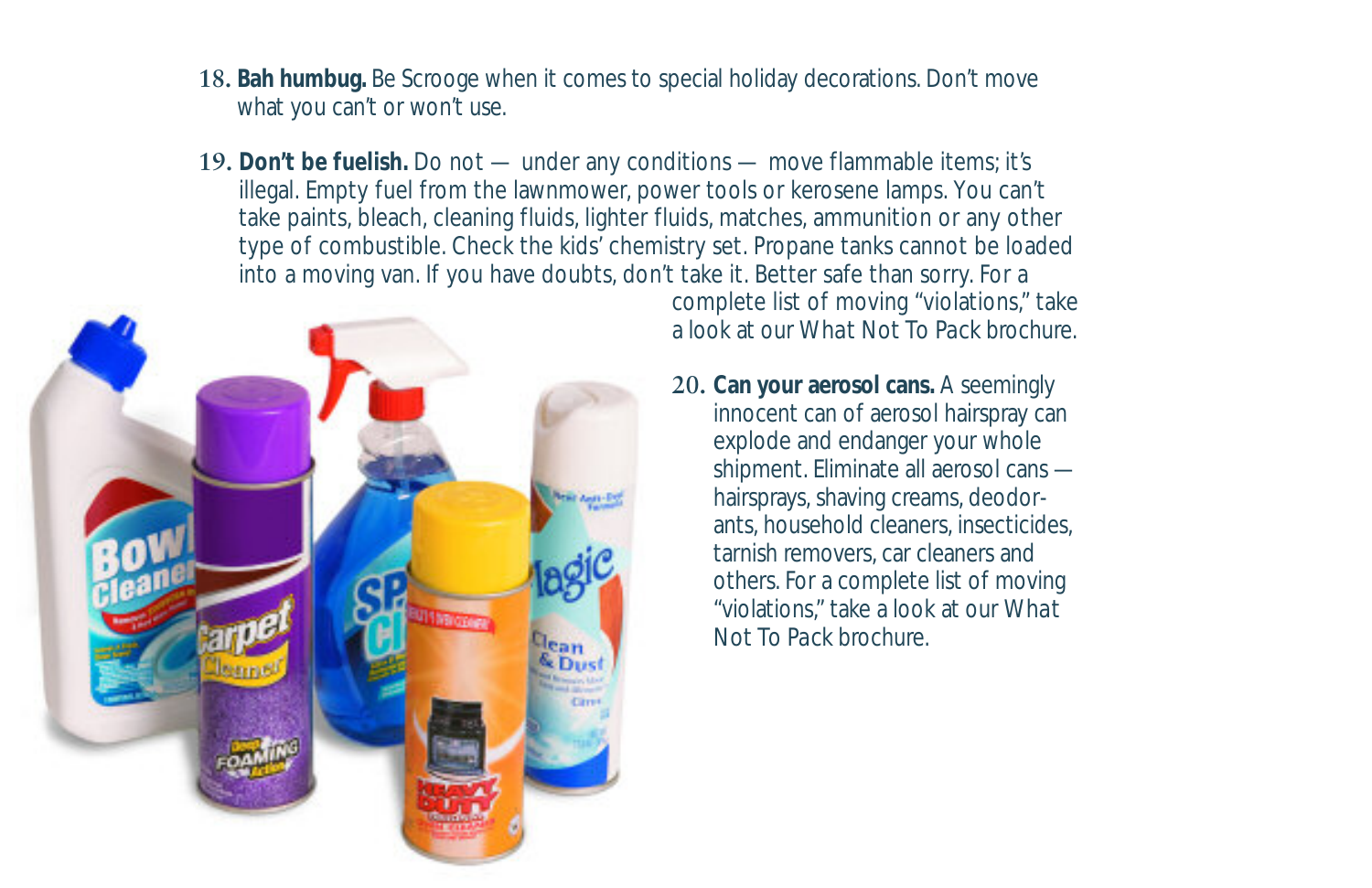## liquidate

Once you decide what to part with, decide how. If you're selling a home, the buyer may be your best customer. Some items that can often be sold with a home are listed in the next section. In fact, there are all kinds of ways to get rid of unwanted items and make a good profit in the process.

21.

**Have a garage sale.** Organize it, advertise it and manage it. You'll be amazed to see how profitably your trash can become someone else's treasure.

- **22. Advertise in the classifieds or online.** For more valuable items, post a classified ad in your local paper or online. Many Web sites offer free or low-cost listings that can reach hundreds or thousands of people. Including a photo of the item can enhance its value and exposure.
- **23. Donate to your favorite charity.** Itemize each donation and keep a receipt. It may help you qualify for a tax deduction.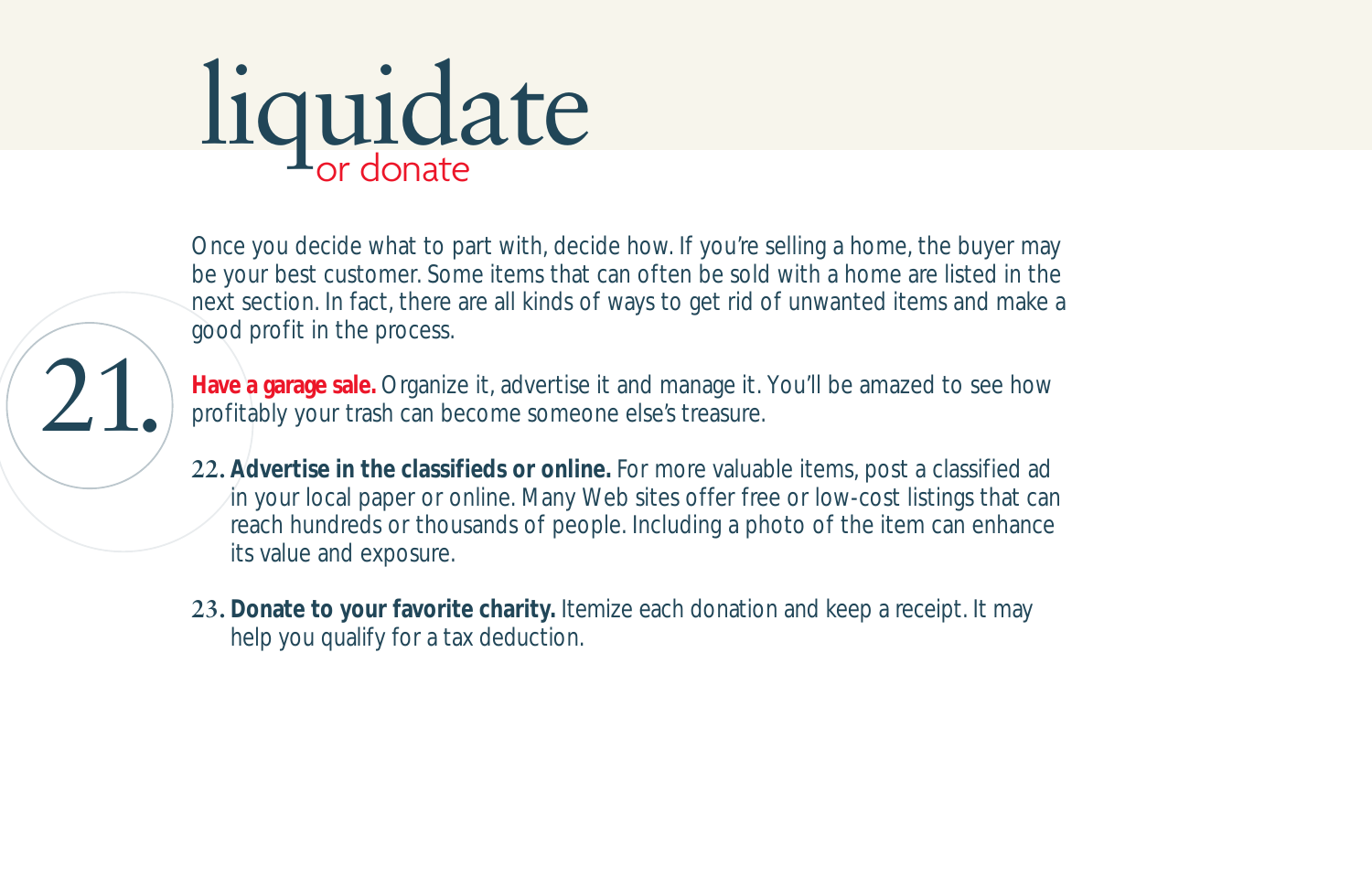### sell it like it is

24.

Before you put your residence up for sale, carefully consider extras that can be included to increase the appeal and the value of your home — and cut moving costs in the process. Discriminating buyers will probably want everything but your family portrait. Many extras add more value to the house than they actually cost in the first place. This is even true for apartment dwellers, who may find the future tenant a ready and willing buyer.

**From chandeliers to ceiling fans.** Most buyers assume that such fixtures are included with the home. Unless there's a special sentimental reason, they probably should be. Bulky, fragile ceiling fixtures require special packing and handling that will cost money.

- **25. Appliances.** Consider the age, size and color of your appliances. These are very heavy items and usually require professional servicing before the move and special installation after the move. So, if your stove, refrigerator, washer, dryer or freezer won't fit or match in your new home, perhaps it's time to start anew.
- **26. Verify type of power.** You can prevent wiring damage caused by temperature changes when you unplug all electronic items 24 hours before loading. Then, wait 24 hours at your new residence before plugging them into an outlet. Check to be sure you have the proper power connections and sources for your appliances in your future residence. Don't move a gas stove or dryer to an all-electric house.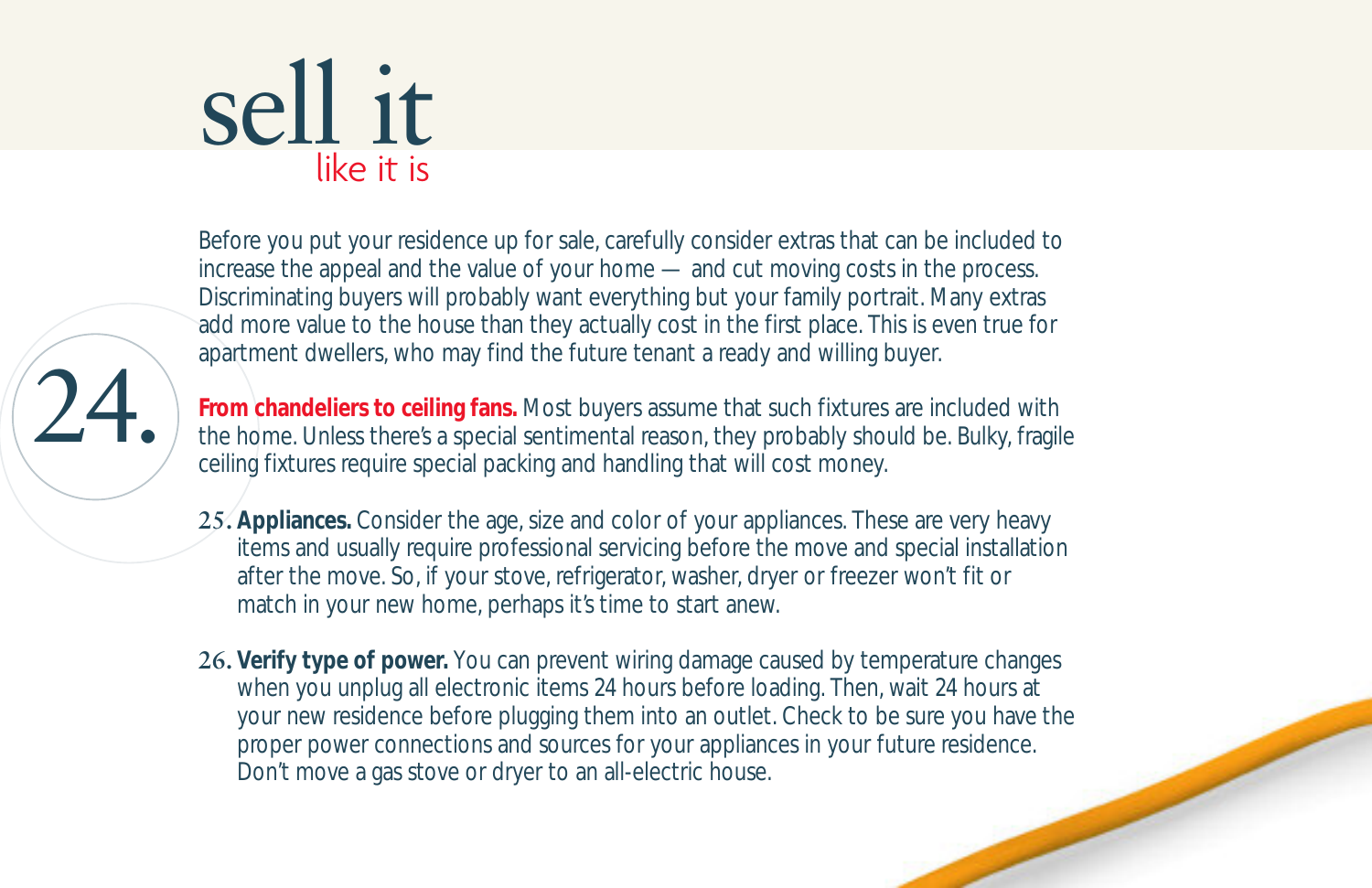- **27. Hearth and home.** They go together. Special fireplace screens and tools are hard to move and may not fit where you're going. Consider selling them with your home.
- **28. Shelving systems.** If you have a built-in shelving system, leave it that way. No new owner will appreciate holes in the wall where the shelves used to be.
- **29. Satellite dishes.** Check to see if the same company services your new city before you move your satellite dish.
- **30. From flag poles to basketball goals.** Sell them with the house and save yourself time, trouble and money.
- **31. Arrange for the transfer of valuables.** Start with the contents of your safe deposit box. You should carry with you small valuables such as jewelry, insurance policies, legal documents, stocks and bonds, etc. Or send them by insured or registered mail. Items of such unusual value should not be included in your shipment. The same is true for important computer CDs that can warp and become unreadable.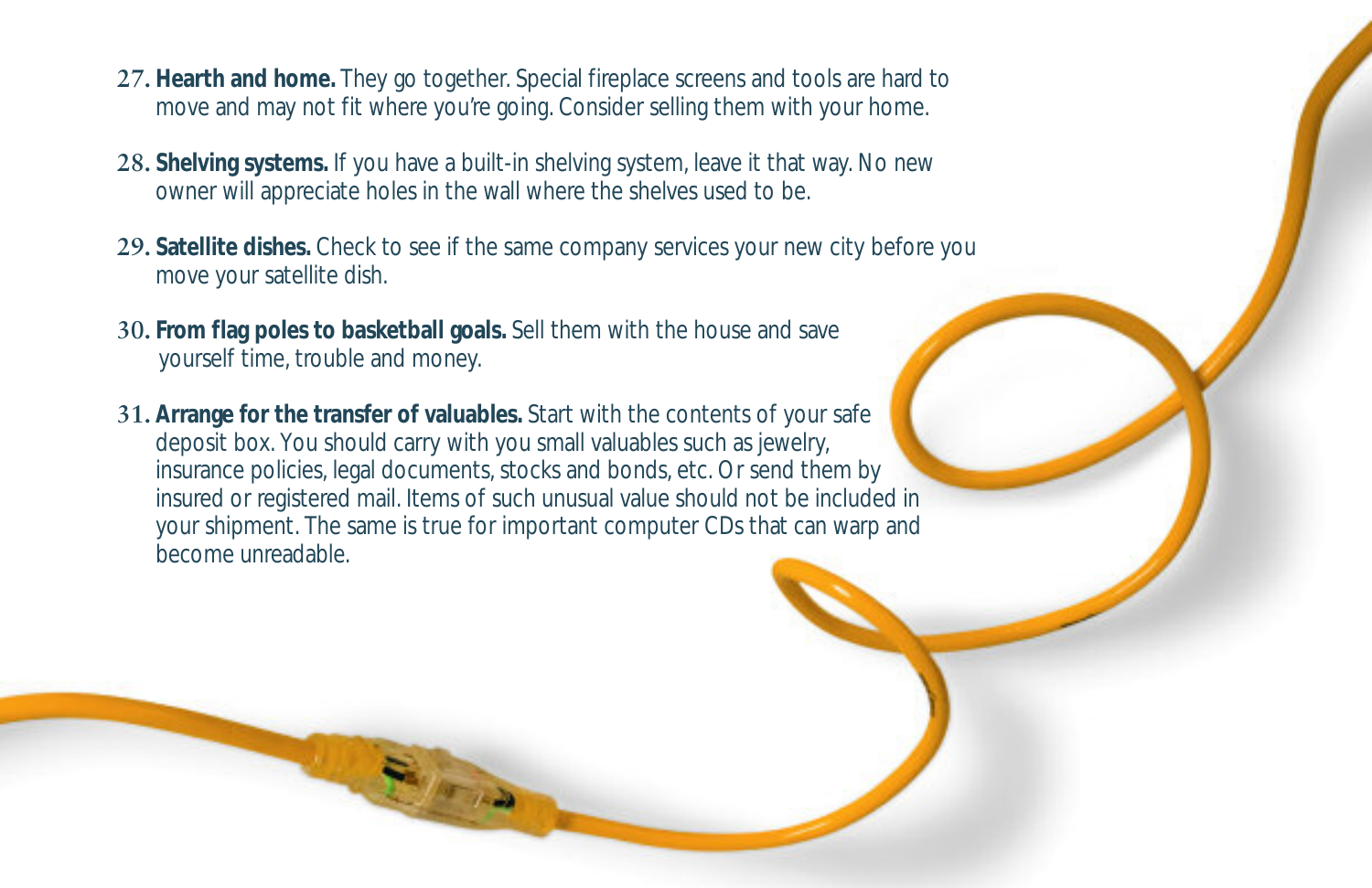### miscellaneous money, time and headache savers

Once you've organized your belongings, it's time to organize your move. The things you don't do can cost you both money and time. Here's a listing of small details that can save you dollars and headaches.



**Coordinate your move.** Give your mover plenty of notice and, if possible, arrange occupancy dates in your new residence to avoid an end-of-month or peak season move. This will cut down storage costs or delays.

- **33. Notify telephone, electric, gas and water companies.** Set a specific date for service discontinuation. Request a final meter reading. Don't forget to connect utilities in your destination city prior to your arrival. Otherwise, you might have to stay at a hotel until they are connected. Use Wheaton's helpful Utility Connection Center to disconnect and reconnect many of your utilities. Visit www.wheatonworldwide.com.
- **34. Notify your cable company and local newspapers to discontinue service.** You can use Wheaton's Utility Connection Center to do these tasks as well.
- **35. Change your magazine subscriptions.** Make sure to change the address on your magazine subscriptions in advance to ensure you don't miss any issues.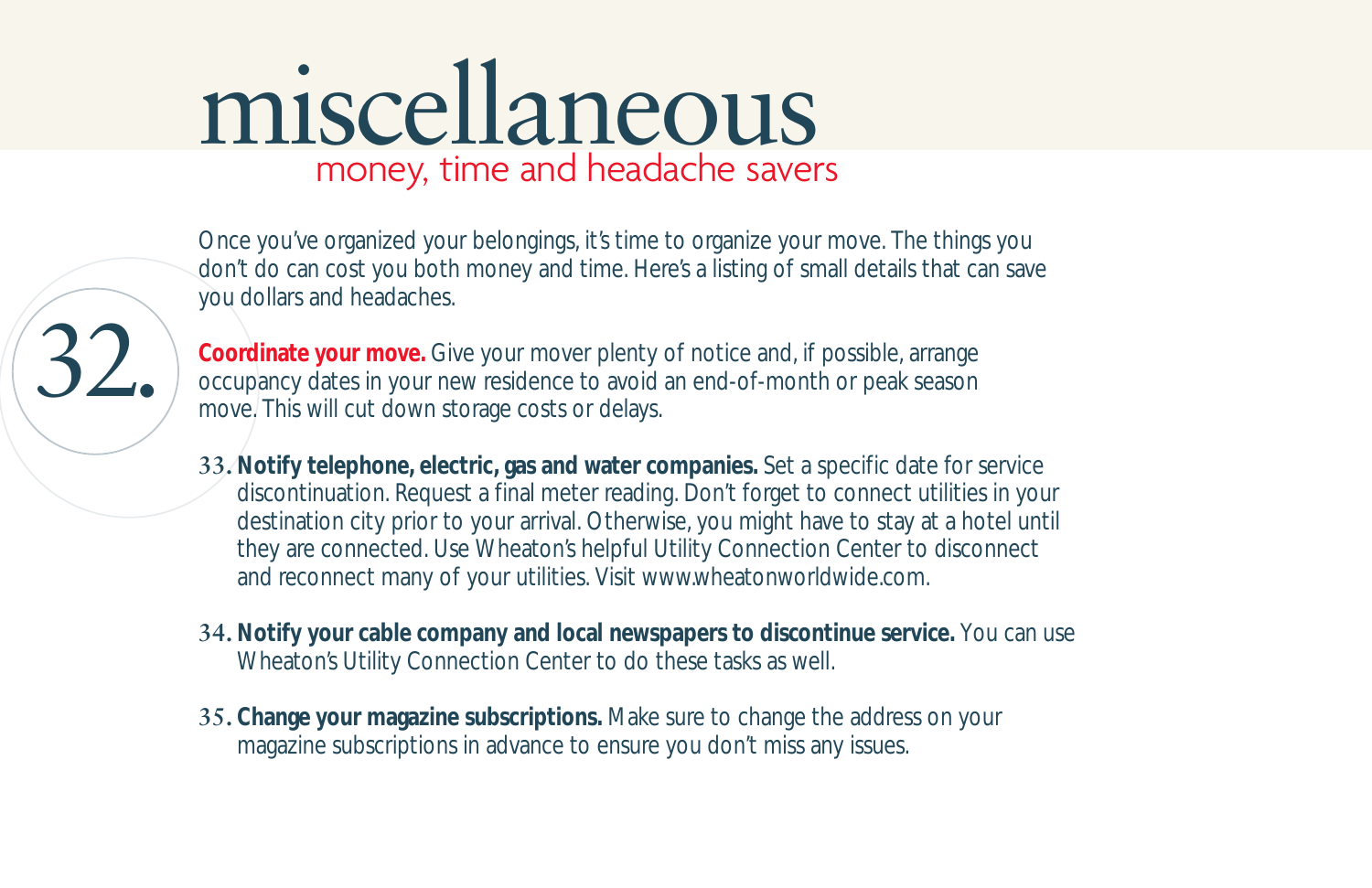- **36. Cancel security company, lawn service or any other type of regular service.**
- **37. Check your bank and savings accounts.** Arrange to transfer deposits so you don't lose interest. Use your bank as a credit reference.
- **38. Advise your post office of your new address change in advance.** This will prevent a delay in service.
- **39. Contact former employers and the Social Security Administration.** This will simplify obtaining future information for income tax purposes.

CHECKLIST

- **40. Collect any deposits.** Whether it's a landlord or a utility company, it's easier to get deposits back in person than via long distance.
- **41. Check with orthodontist, obstetrician, etc.** If any members of your family require ongoing medical or dental treatment for which you have paid, arrange with the practitioner to pro-rate payments with a professional in your destination city.
- **42. Check your homeowners insurance.** It may be possible to have it applied to your future residence, or reassigned to the future owners and pro-rate payments. If not, you may qualify for a partial refund. Be sure to coordinate insurance so that you're covered in your new residence immediately.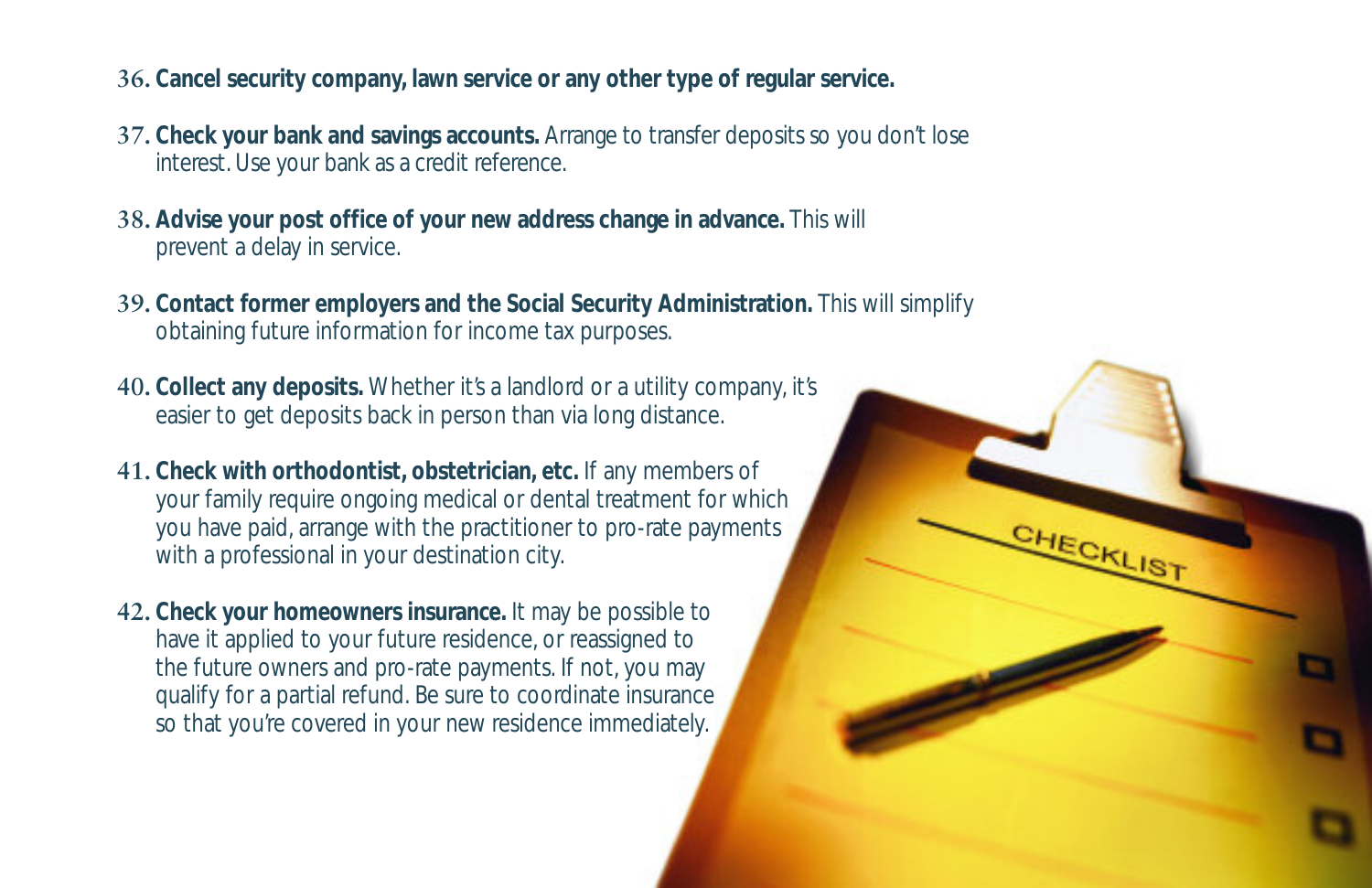

**43.** If you sold it, don't move it. Be available on moving day to make sure that anything that was supposed to stay with the home doesn't go on the van. If these items are shipped, it's going to cost time and money to sen was supposed to stay with the home doesn't go on the van. If these items are shipped, it's going to cost time and money to send them back.

- **44. Membership fees.** Depending on the clubs or organizations to which you belong, you may be able to sell memberships or get a partial refund on dues.
- **45. Lockers and cleaners.** Be sure to collect all your belongings in club or school lockers as well as your suits, shirts and blouses at the cleaners.
- **46. User names and passwords.** Keep user names and passwords for important accounts in a safe place.
- **47. Check on car or installment loans.** You may be required to notify the lending company of your move.
- **48. Transfer all insurance records.** Verify that your car insurance is adequate, as rates vary from city to city and state to state.
- **49. Close any revolving charge accounts with department stores or specialty shops without locations in your destination city.**
- **50. Notify national credit or charge card companies to change the address on your account.**
- **51. Try to complete closing and any other legal matters before you move.** It's costly to make a return trip to take care of details.
- **52. Arrange for payment of your mover at destination.** Unless charges are to be billed to your employer, payment by cash, certified check or money order is required at your destination.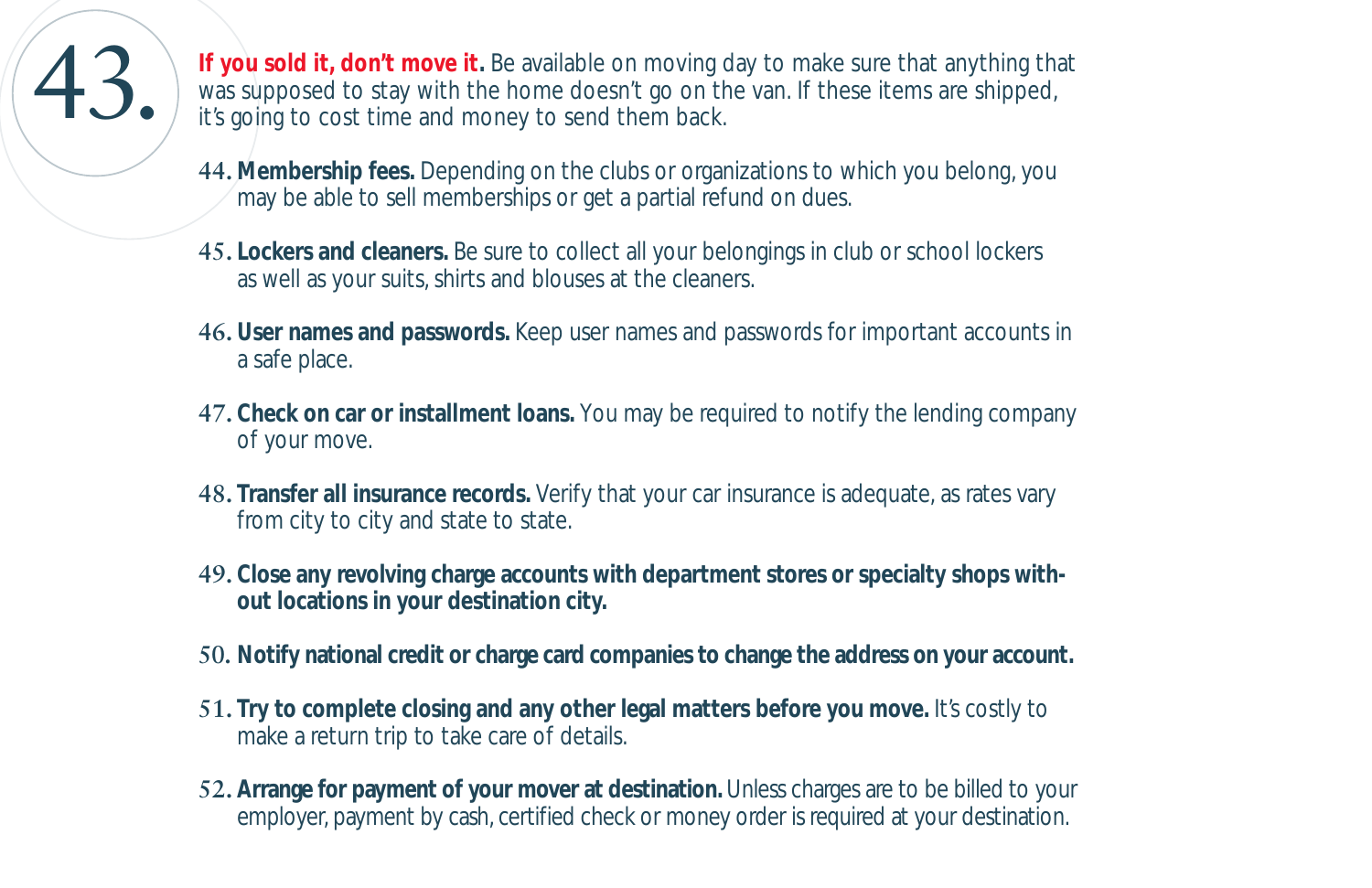# the better the packing

Professional packing is an added expense, but it often pays for itself in convenience and safety. Your mover has the expertise and materials to protect your possessions. Even if you have the time and energy to pack, consider leaving your delicate or fragile items (china, glassware, silver, clocks, etc.) for the professionals. If you're a determined do-it-yourselfer, do it right. Ask your Wheaton agent about specially designed containers and materials. You can buy them at minimum cost to assure maximum protection of your belongings. For more information, request Wheaton's *What Not To Pack* pamphlet.



**Don't use newspaper for packing.** Newsprint fades, and the ink runs easily, possibly ruining the items it was supposed to protect. Instead, use newsprint, which is unprinted newspaper. It's available at reasonable prices from your Wheaton agent.

**54. Pack toiletries separately in small containers.** Be sure corks and caps are secure.

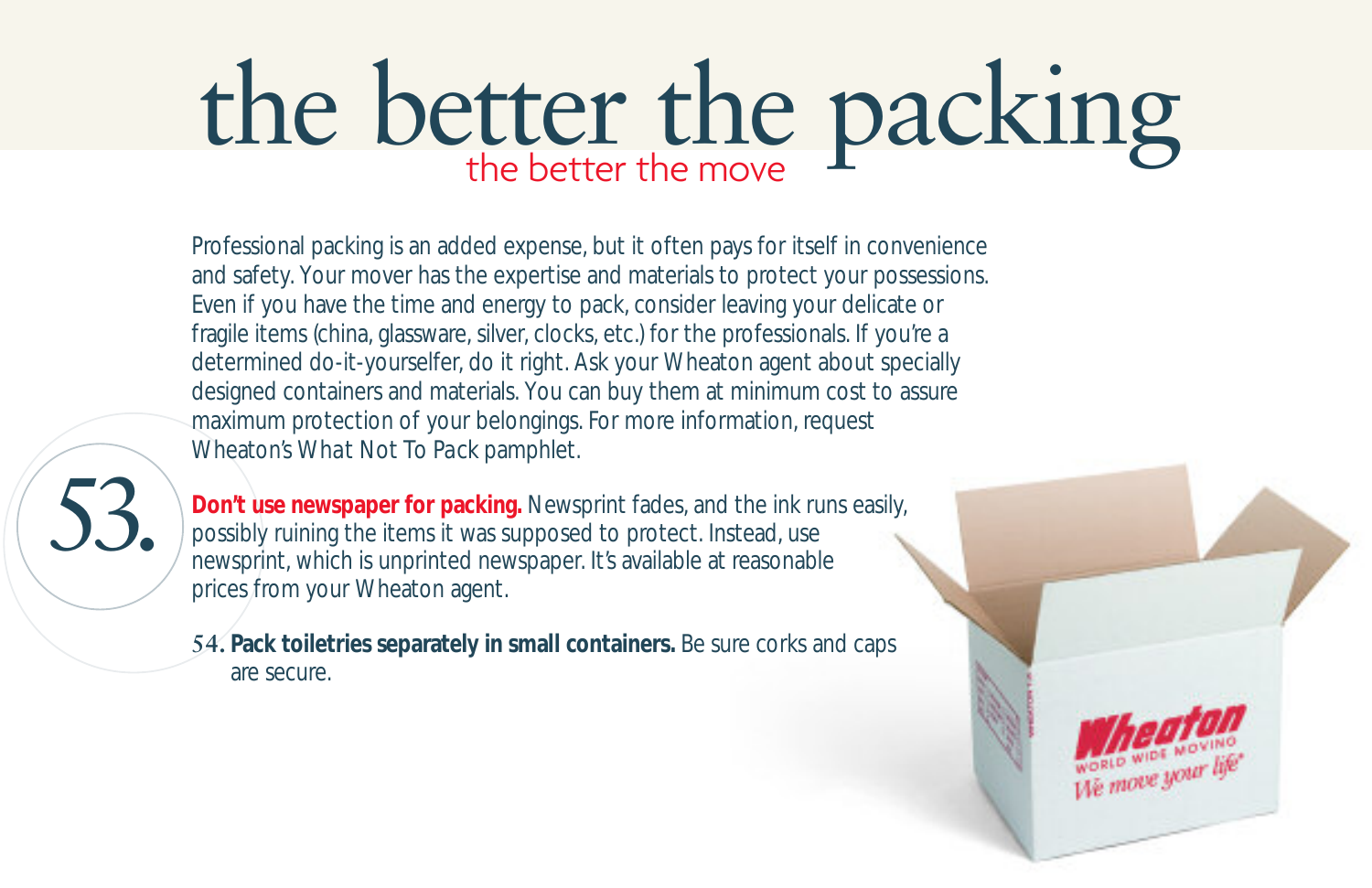- **55. Don't pack too compactly.** Give fragile items "breathing room" to avoid breakage. You can leave clothing in drawers — overstuffing can cause drawers to warp.
- **56. Arrange for proper servicing of your appliances.** Contact a professional or ask your Wheaton agent to arrange service for you.
- **57. Leave fitted sheets on mattresses to protect them.**
- **58. Spread your linens around.** Instead of putting them all in one carton, use your linens as fillers to cushion other items.
- **59. Put heavy items on the bottom and then fill up with lighter items.** Use smaller cartons for books, cast-iron cookware, etc.
- **60. Package stereo equipment and plasma televisions in original packaging, if possible, or have them serviced by professionals.**
- **61. Indicate contents on the outside of the carton.** If possible, designate which room the carton should go in — it'll simplify things at your destination. Be sure to indicate on the outside of the carton if the contents are fragile.
- **62. In one box, combine items you'll need immediately upon arrival.** Designate it "Unload First." Include necessities like toilet paper, paper towels, cups, a can opener, soap, etc.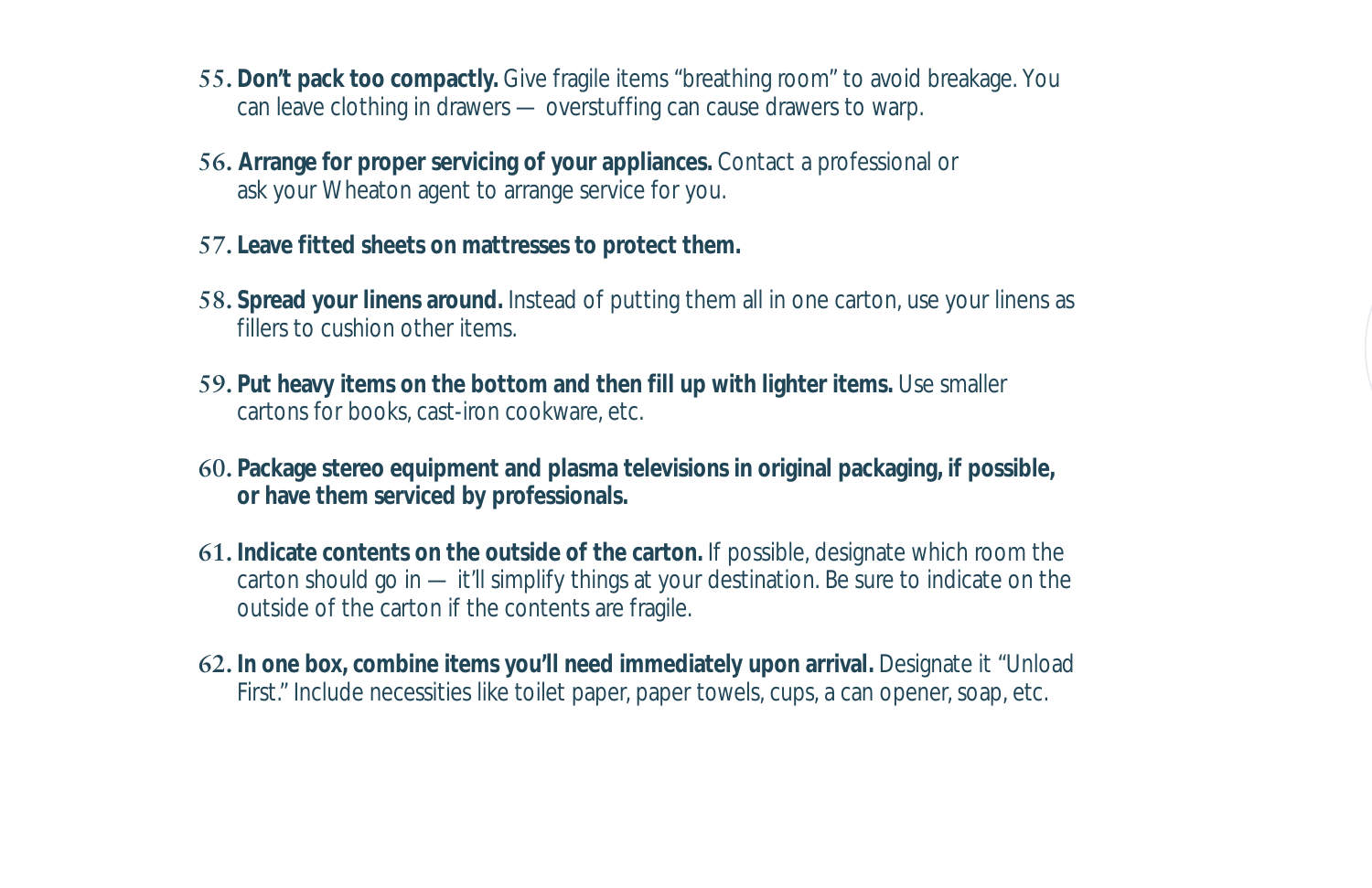#### save on taxes

63.

There are many small things that could save you big money on your taxes at the end of the year. Be sure to keep track of each of these items.

**When you donate items to charity, request and keep an itemized receipt.** It might help you qualify for a tax deduction.

- **64. Keep a detailed record and receipts of your moving expenses.** Include transportation, lodging, meals, etc. If you are moving because of a change in your principal place of employment, such reasonable expenses are deductible. Check with the Internal Revenue Service or your accountant for specifics.
- **65. Keep a record of home improvement costs.** That includes improvements made to your home through the years and any expenses associated with the sale of your home, including realtor fees or classified costs.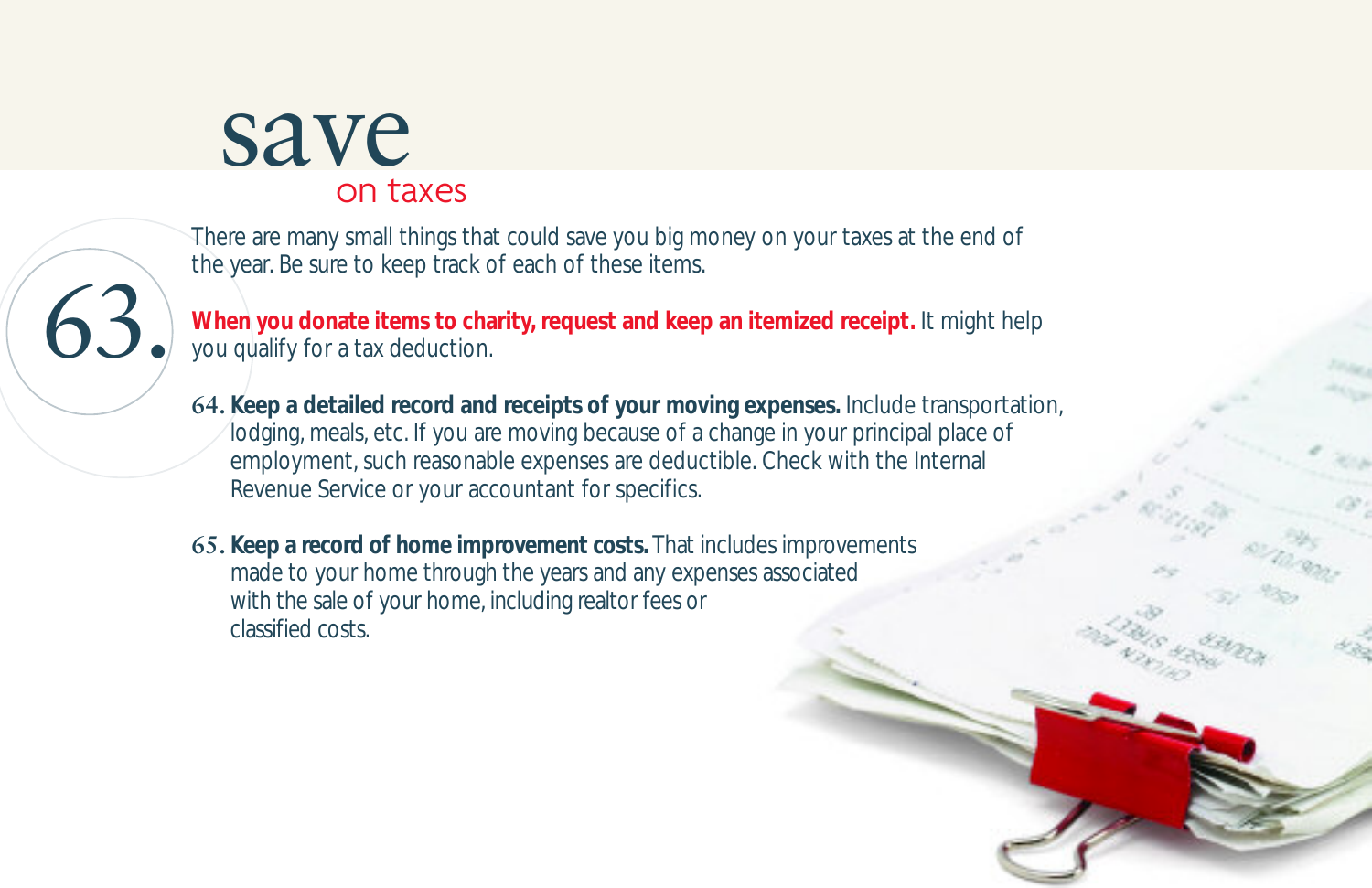- **66. Inventory.** Your possessions are worth as much in transit as they are in your home. Make sure you know what you are moving. Your Wheaton agent will be glad to give you a complete inventory form. It can save you money moving — and afterward. The ideal time to prepare your inventory list is while you organize for your move. List your possessions and their approximate value. Photograph or videotape your items room by room.
- **67. Valuation.** You'll be amazed what your possessions are really worth. Keep your completed inventory in a safe place. If you have extensive household damage in the future, you can establish accurate, comprehensive insurance claims. Also, request a copy of Wheaton's *Carrier Liability Options* brochure for more information.
- **68. Pick your mover like you picked your possessions. Very carefully.** Because it's not just anybody's trinkets, treasures, furniture or heirlooms — they're yours. Your possessions are a part of your personality and lifestyle. They're what will make your new home uniquely you. A proven, professional mover is your best assurance of a good move.
- **69. Don't be sold by a low estimate.** Estimates are exactly that. The actual cost of your move will be determined primarily by weight and distance, plus the cost of any extra services you require. So, if one estimate is significantly lower, be suspicious. That way you won't be surprised on moving day.
- **70. An estimate is only as accurate as you are.** Be precise and thorough when you show your Wheaton agent what is to be moved, and what, if anything, is not to be moved. Canvass everything from the attic to the basement. The more thorough you are, the more accurate your estimate will be.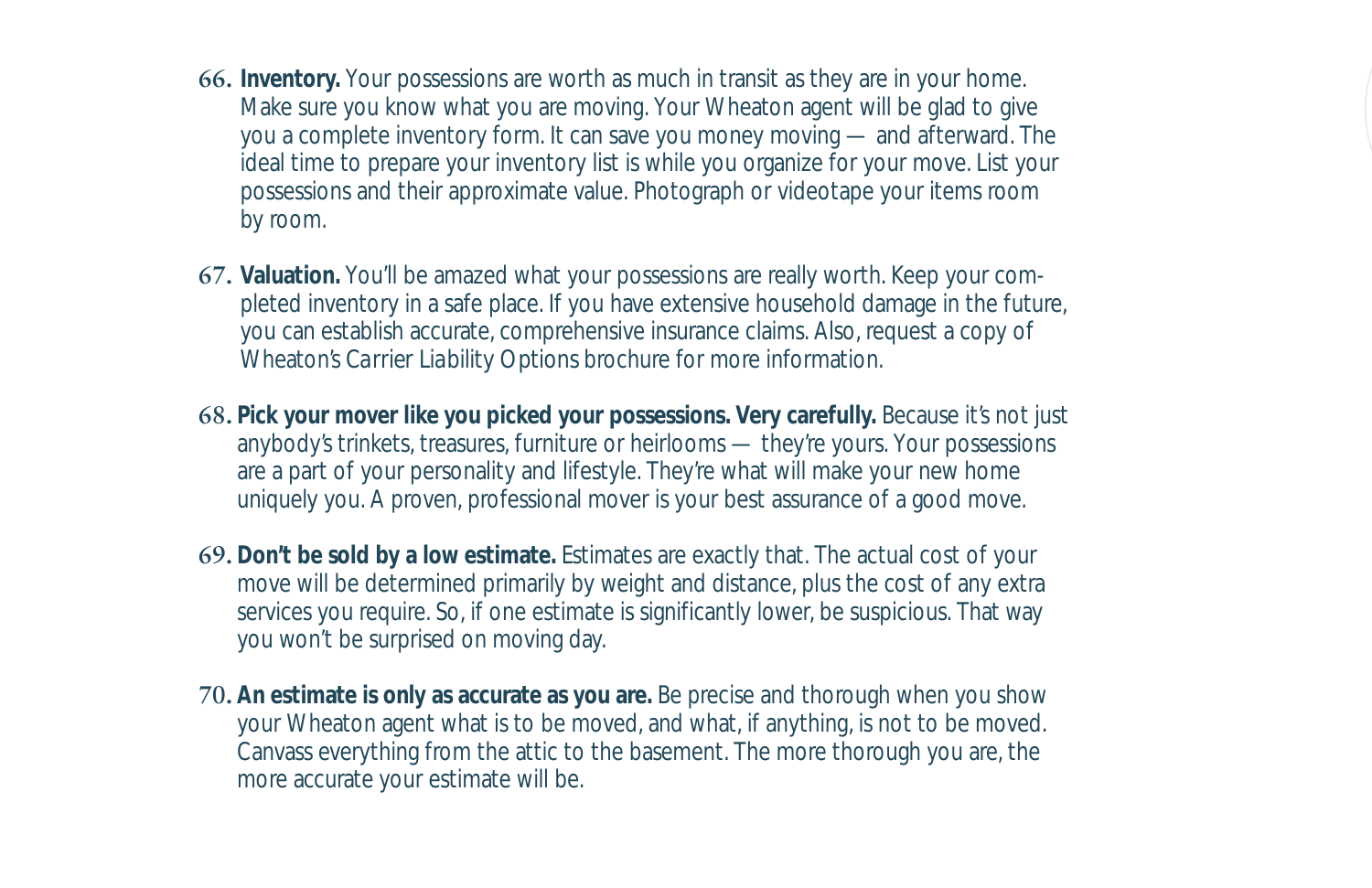T1. Check the record. Although movers are no longer required by the government to furnish<br>customers with information about their performance, it's a good idea to compare movers<br>You'll find that Wheaton World Wide Moving ha customers with information about their performance, it's a good idea to compare movers. You'll find that Wheaton World Wide Moving has one of the best records in the moving industry for estimating accuracy, as well as on-time pickup and delivery.

> **72. Ask someone who knows.** At Wheaton World Wide Moving, most of our moves come to us through referrals. We're proud of that fact and strive to perform at a high level all the time, giving our customers the confidence to recommend us to their friends and colleagues.

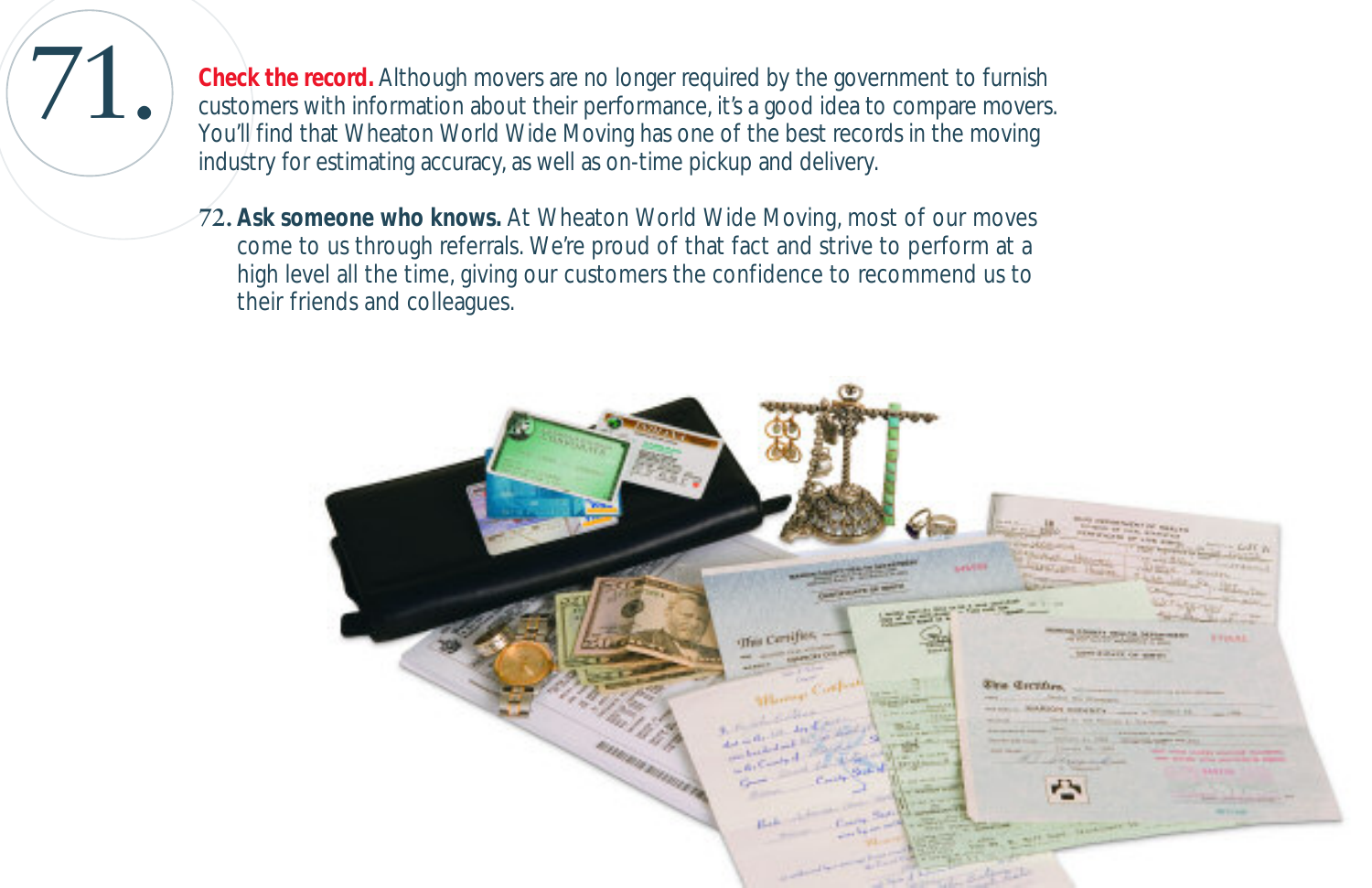

**Revolving around your needs.** Wheaton World Wide Moving has hundreds of agents nationwide so you can be assured of finding a relocation solution that fits your needs — and your budget. From packing and loading at your point of origin to unloading at your destination, we'll manage the entire process.

To find the Wheaton agent nearest you and to request a ballpark price or free estimate, visit **www.wheatonworldwide.com.**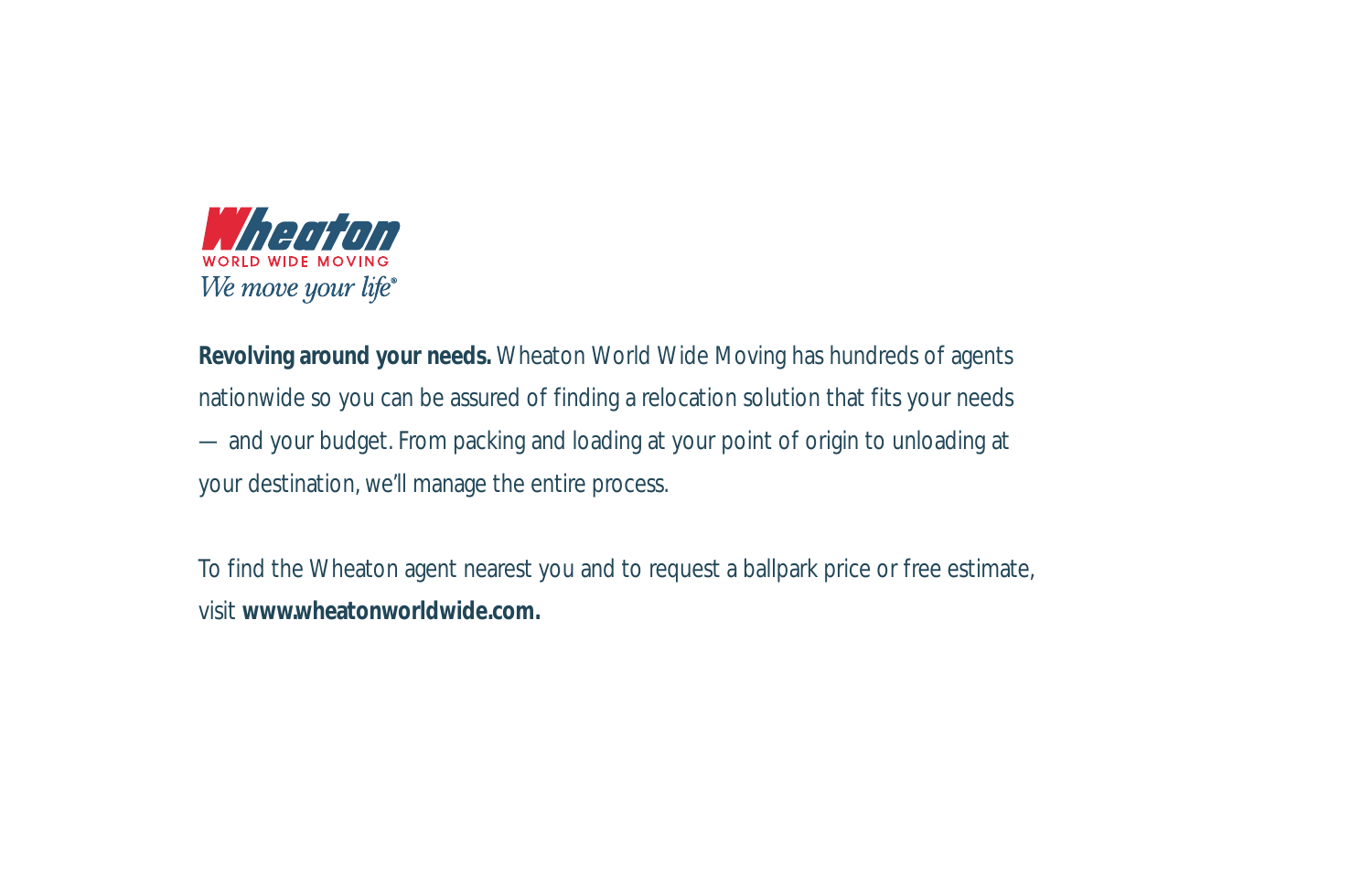Toll-free customer service hotline: **800.932.7799** wheatoncustomercare@wvlcorp.com

**www.wheatonworldwide.com**